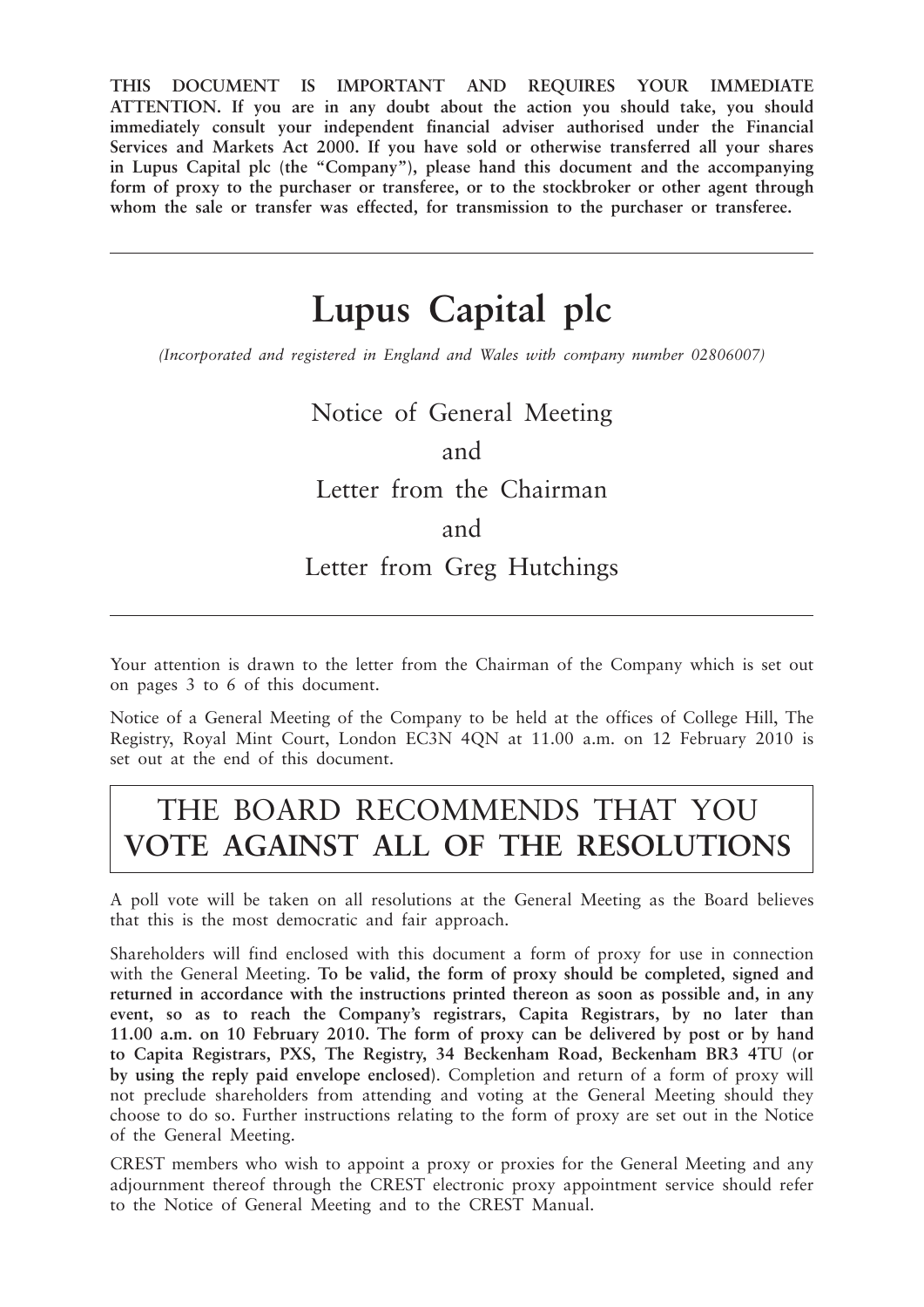### **SHAREHOLDER HELPLINE**

If you have any questions, please telephone the Shareholder Helpline on 0871 664 0300 (from inside the UK) or +44 (0)20 8639 3399 (from outside the UK). The helpline is available from 8.00 a.m. to 5.30 p.m. (UK time) Monday to Friday and will remain open until 12 February 2010.

Calls to the 0871 664 0300 number cost 10 pence per minute plus your service provider's network extras. Calls to the Shareholder Helpline from outside the UK will be charged at applicable international rates. Different charges may apply to calls from mobile telephones.

Please note that, for legal reasons, the Shareholder Helpline will be unable to give advice on the proposed resolutions or to provide legal, financial, tax or investment advice.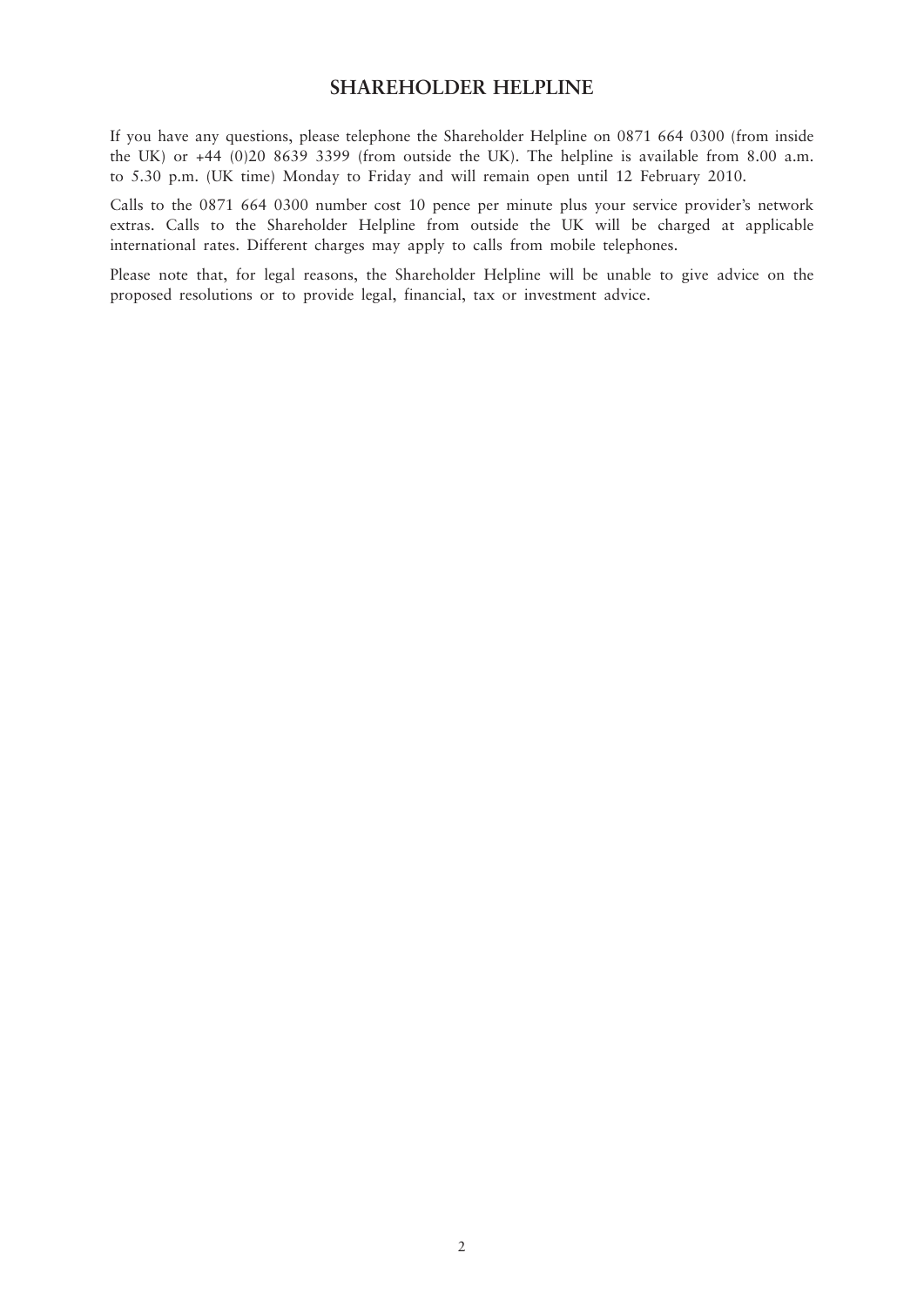#### **PART 1**

## **LETTER FROM THE CHAIRMAN**

# **LUPUS CAPITAL**

# **Lupus Capital plc**

*(Incorporated and registered in England and Wales with company number 02806007)*

#### **Directors: Registered office:**

Jamie Pike *(Non Executive Chairman)* Crusader House Denis Mulhall *(Interim Chief Executive Officer)* 145-157 St John Street Paul Felton-Smith *(Chief Financial Officer)* London EC1V 4RU Les Tench *(Non Executive Director)* Martin Towers *(Non Executive Director)*

25 January 2010

#### **Notice of Further Requisitioned General Meeting**

Dear Shareholder,

I am writing to you following the receipt on 8 January 2010 of a written requisition notice (the "**Requisition Notice**") from Greg Hutchings and two shareholders connected to him (being Walbrook Trustees (Guernsey) Limited and Alliance Trust Pensions Limited (GF Hutchings)) (the "**Requisitionists**") to convene a further general meeting of the Company (the "**GM**"). Notice of the GM is set out in Part 4 of this document and the GM will be held at 11.00 a.m. on Friday 12 February 2010 at the offices of College Hill, The Registry, Royal Mint Court, London EC3N 4QN.

The GM will be the second general meeting of the Company held in a little over three months at which Mr. Hutchings will attempt to have himself re-appointed to the Board which he left last July. At the previous requisitioned general meeting of the Company held on 30 October 2009 (the "**Previous GM**"), the resolutions proposed by the Requisitionists were rejected by shareholders. The background to the Previous GM is set out in the notice convening that meeting dated 12 October 2009, which is available on the Company's website at www.lupuscapital.co.uk.

Given the outcome of the Previous GM, and particularly in light of the significant progress the Board has made since then in addressing both Board composition and the long-term executive management of the Company, the Board is disappointed that Mr. Hutchings has elected to repeat this course of action. The Board considers Mr. Hutchings' further Requisition Notice to be an unnecessary and costly distraction for the Company, its employees and shareholders at a time when the focus should be on further recovery and the generation of shareholder value.

#### **THE REQUISITION NOTICE**

**Mr. Hutchings' suitability to be a Director and CEO of the Company (proposed resolutions 1 and 2)** The Board conducted a comprehensive search process, involving independent consultants, for an appropriate long-term CEO to lead the Company.

Shareholders should know that, following receipt of a proposal from Mr. Hutchings, his suitability for the role of CEO was considered by the Board as part of this process.

Two of the Board's key selection criteria for the new CEO were:

- his or her ability to work co-operatively and actively engage with a fully involved Board; and
- his or her ability to build a strong working relationship with the Company's shareholders.

The Board concluded that it was highly unlikely that Mr. Hutchings, with his many years of operating as an Executive Chairman, would be able to work co-operatively and actively engage with a fully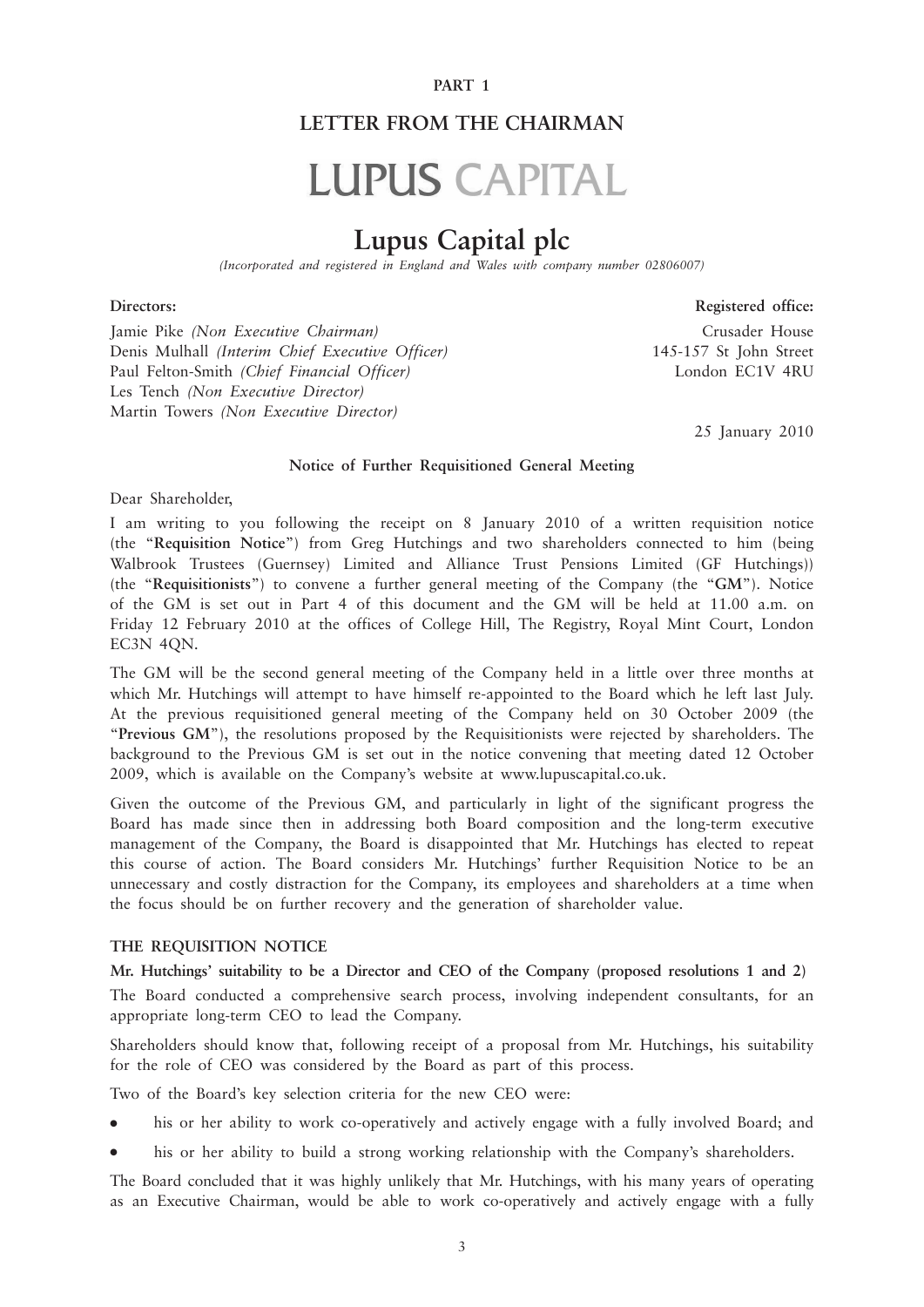involved Board. Furthermore, the Board also concluded that Mr. Hutchings would not be able to build a strong working relationship with a significant proportion of the Company's current shareholders.

As a result of these factors, the Board concluded that, notwithstanding his considerable business skills, Mr. Hutchings should not be included in the Company's search for a CEO. This was formally communicated to Mr. Hutchings on 14 December 2009.

On the basis of the shareholder undertakings described below as well as meetings I have had with other shareholders following my appointment as Non Executive Chairman of the Company, the Board believes that its view is fully supported by the majority of the Company's shareholders.

#### **For these reasons, the Board unanimously recommends that shareholders vote against resolutions 1 and 2 to be proposed at the GM.**

#### **Shareholder undertakings with regard to resolutions 1 and 2**

I am pleased to be able to tell you that we have received undertakings (which are either irrevocable or on a best endeavours basis) and letters of intent to vote against resolutions 1 and 2 at the GM from institutional shareholders representing (in aggregate) 68,914,488 shares as at the date of this letter, which equates to 53.1 per cent. of the Company's issued share capital at the date of this letter (excluding shares held by the Company in treasury).

**On the basis of these undertakings and letters of intent, as at the date of this letter, the Company expects resolutions 1 and 2 to be defeated at the GM.**

#### **Proposed resolutions 3, 4 and 5**

In addition to the resolutions regarding his appointment to the Board, Mr. Hutchings has proposed certain other resolutions which primarily concern the disclosure of further information to shareholders.

Mr. Hutchings has proposed these resolutions (which are numbered 3 to 5 in the notice of the GM) as ordinary resolutions. The Company has been advised that only a resolution proposed and passed as an extraordinary resolution would be effective as an instruction to the Board. Therefore, if these proposed resolutions were to be passed they would be ineffective and would, at best, be advisory only.

On this basis, it would have been open to the Board, had it so chosen, not to put resolutions 3 to 5 to the GM.

Nevertheless, the Board believes that it should, on this occasion, address the substance of these resolutions directly, and allow them to be put to shareholders.

#### *Resolution 3*

The Board provided Mr. Hutchings with a copy of the transcript made by the Company of the Previous GM (the "**Transcript**") and is willing to provide a copy of the Transcript to other shareholders at their request. Any copy of the Transcript so provided will be edited to ensure compliance with the Data Protection Act 1998.

#### *Resolution 4*

Before my appointment as Non Executive Chairman, and in accordance with normal practice, I was introduced to a number of the Company's larger shareholders. This included a meeting with Mr. Hutchings. As at the time of the Previous GM, my candidacy for a Non Executive position on the Board was known to a limited number of institutions. Following enquiries, I am satisfied that any lack of clarity arising from statements made by members of the Board at the Previous GM was entirely unintentional.

#### *Resolution 5*

In part (a) of proposed resolution 5, Mr. Hutchings proposes that the Company should disclose full details of the remuneration paid to Mr. Taylor and Mr. Felton-Smith to date and of the contracts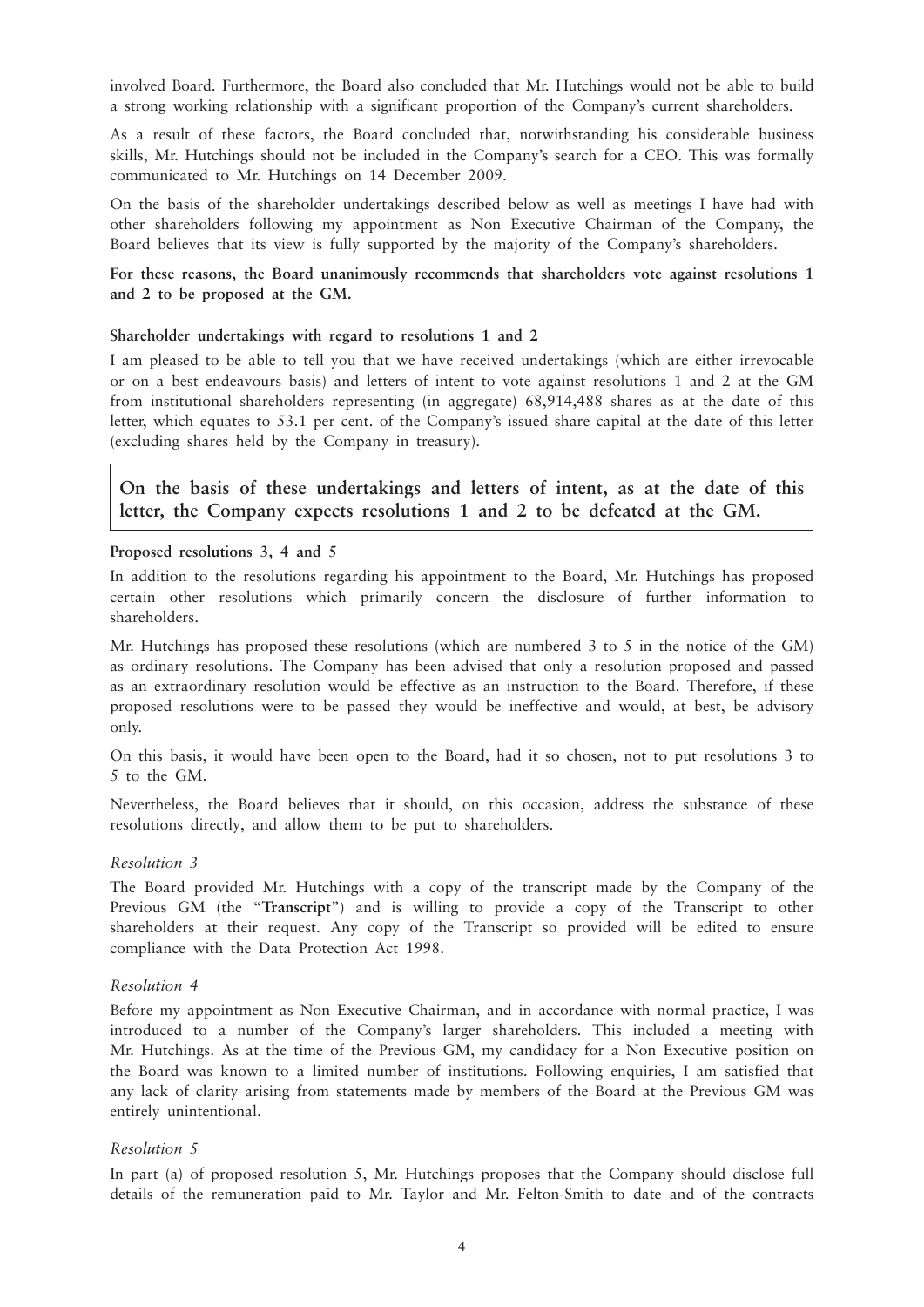that relate to their remuneration and benefits. Shareholders will be aware that they may obtain copies of all Directors' service contracts from the Company Secretary and the remuneration of each Director is set out in full in the Remuneration Committee Report contained within the Company's Annual Report and Accounts each year.

Nevertheless, the Board is happy to provide the information requested in relation to the remuneration to date of Mr. Taylor and Mr. Felton-Smith. As previously disclosed, Mr. Taylor and Mr. Felton-Smith have been paid a daily rate of £2,750 per full day and £1,750 per full day respectively. In respect of the year ended 31 December 2009, Mr. Taylor and Mr. Felton-Smith charged, through their service companies,  $£321,750$  and  $£180,250$  respectively for their work as Directors. Mr. Taylor's service company also charged £68,750 for his preparatory work before becoming a Director.

The Company has received an invoice for  $\text{\textsterling}17,875$  from Mr. Taylor's service company for his work in January 2010. The sum of  $£55,000$  was paid in 2009 as an advance against the final invoice and/or notice period of Mr. Taylor's service company; this sum has been expensed as payment in lieu of notice. A sum of £35,000 was similarly advanced to Mr. Felton-Smith's service company; the Company will expense this amount against the final invoice and/or notice period of Mr. Felton-Smith's service company at the appropriate time.

During the year ended 31 December 2009, the Company paid success fees of £40,000 to the service companies of each of Mr. Taylor and Mr. Felton-Smith. Further success fees of £210,000 for Mr. Taylor's service company and £120,000 for Mr. Felton-Smith's service company were accrued by the Company in 2009 and have been invoiced and paid during January 2010. All figures are net of applicable VAT.

In parts (b) and (c) of proposed resolution 5, Mr. Hutchings requires further information regarding the terms of the success fees payable to Mr. Taylor and Mr. Felton-Smith. As announced on 14 January 2010 and as referred to above, these success fees have now been earned and paid in full. The letters relating to the success fee arrangements were constructed so that success fees could only be earned on the achievement of specified milestones. Had any milestones not been achieved, the success fees payable to each of Mr. Taylor and Mr. Felton-Smith would have been reduced accordingly.

#### **Proposed resolution 6**

Finally, proposed resolution 6 requires the removal from office with immediate effect of any Director (excluding Mr. Hutchings) appointed to the Board between 8 January 2010 and the conclusion of the GM. Like resolutions 3 to 5, this proposed resolution is likely to be ineffective if passed (on the basis that inadequate notice would have been given to any affected Director). In any event, no Director has taken office since 8 January 2010 and the Board confirms that it does not anticipate that any Director will do so prior to the GM.

**In light of their likely ineffectiveness and the fact that such resolutions now have no purpose given the information provided above, the Board unanimously recommends that shareholders vote against resolutions 3, 4, 5 and 6 to be proposed at the GM.**

#### **SHAREHOLDER UPDATE**

Leaving aside the distraction caused by the Requisition Notice, we continue to make good progress both in terms of Board composition, executive management and trading performance.

#### **Board composition**

There have been a number of changes to the Board since the Previous GM.

On 24 November 2009 I was pleased to join the Board as Non Executive Chairman, following which, on 18 December 2009, we were delighted to announce the appointment of Les Tench and Martin Towers as Independent Non Executive Directors. I believe that, as a group of Non Executive Directors, we bring a broad range of relevant experience to the Company and we look forward to an active and engaged involvement in the Company's future affairs.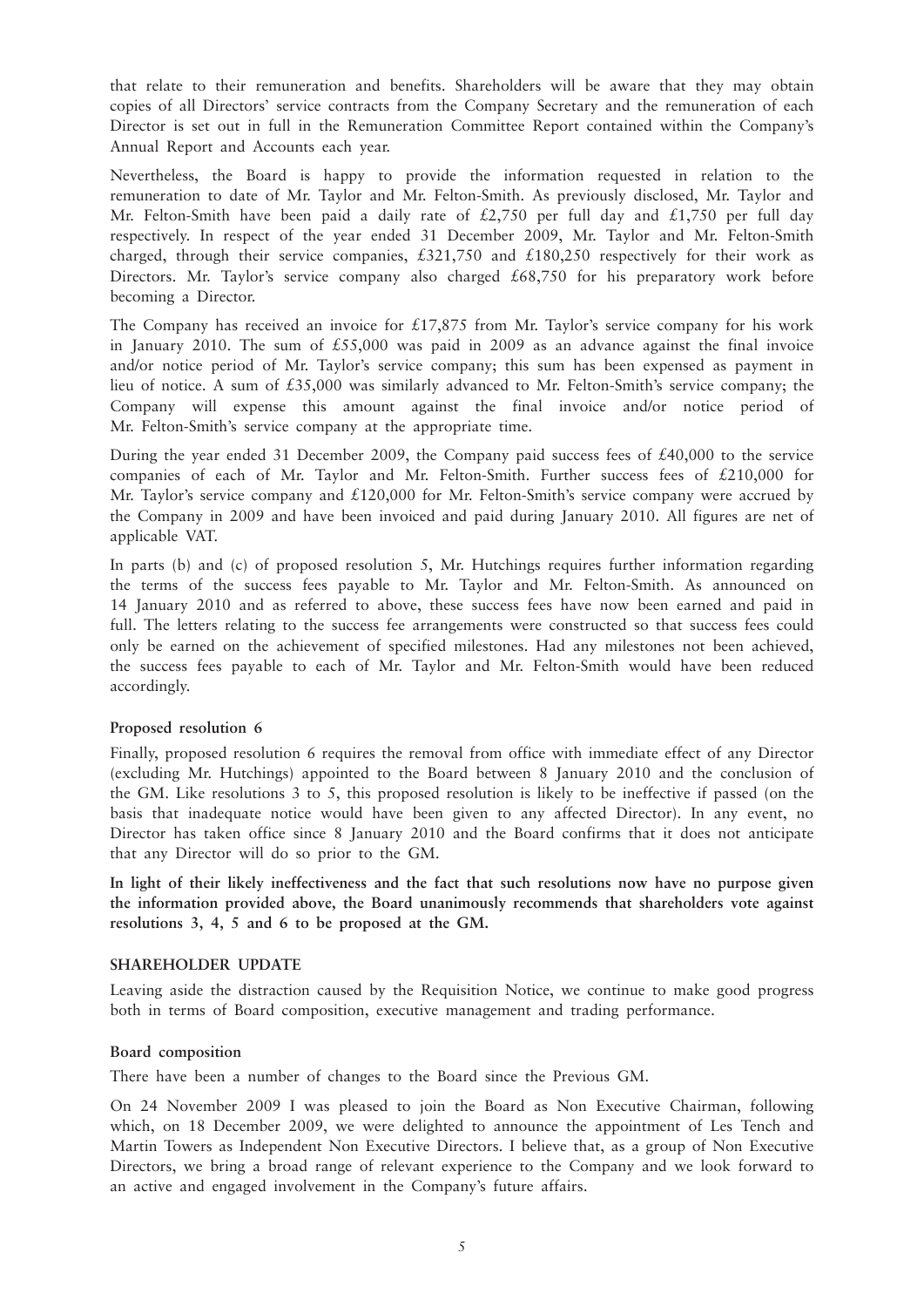As set out in a separate announcement today, Messrs Jackson, Tate and Taylor stepped down from the Board prior to the publication of this document.

#### **CEO appointment**

On 14 January 2010, the Company announced the appointment of Louis Eperjesi as CEO with effect from 22 February 2010.

Mr. Eperjesi has an extensive and successful track record in the building materials and manufacturing sectors, most recently at Kingspan Group Plc, the  $E1.1$  billion market capitalisation international building products business, where he was an executive director on the main board and Divisional Managing Director of Kingspan Insulated Panels, the Group's largest division. In 2008, Kingspan Insulated Panels had sales of  $£590$  million, operated from five manufacturing sites and had 900 employees. In the period from his appointment in 2003, Mr. Eperjesi was responsible for substantially growing sales in the division, acquiring and integrating a number of international manufacturing businesses and optimising the division's cost base. Prior to joining Kingspan, Mr. Eperjesi held a range of senior management positions at subsidiaries of Baxi Group Plc, Redland Plc (now part of Lafarge Group) and Caradon Plc.

Mr. Eperjesi has an excellent track record, both across the building materials industry and in general management, and the Board considers his appointment to be a significant step forward for the Company.

With Mr. Eperjesi's appointment, Keith Taylor, who was appointed CEO on an interim basis on 1 July 2009, stood down as CEO on 14 January 2010 and Denis Mulhall agreed to act as Interim CEO until 22 February 2010. It was also announced at the same time that Mr. Mulhall had confirmed his intention to leave the Company following an appropriate period of handover to Mr. Eperjesi.

We are very grateful for all that Mr. Taylor and Mr. Mulhall have done during the course of their tenures as officers of the Company, particularly in light of the very significant distractions the Company has faced since it defaulted under its financing facilities in April 2009.

#### **Strategy**

The Board remains focused on the delivery of shareholder value and we are pleased that significant progress has been made since the Previous GM.

With the appointment of Mr. Eperjesi as CEO, and following the recent Non Executive appointments, I believe the Company has a very strong Board to take the business forward. While the Group's operations are beginning to reflect the benefits of the actions taken to date, economic conditions remain difficult and our immediate focus remains the achievement of further operational improvements.

#### **Current trading**

Earlier today, the Company announced a pre-close trading update, the full text of which is set out in Part 3 of this document.

#### **BOARD RECOMMENDATION**

**For the reasons given above, the Board does not consider the resolutions to be in the interests of the Company or its shareholders as a whole and the Directors unanimously recommend that shareholders vote AGAINST each of the resolutions, as they intend to do in respect of their own shareholdings.**

The Board is disappointed that Mr. Hutchings has elected to requisition a further general meeting, which it considers to be an unnecessary and costly distraction for the Company, its employees and shareholders.

Yours faithfully,

Sannie Ville

**Jamie Pike** *Non Executive Chairman*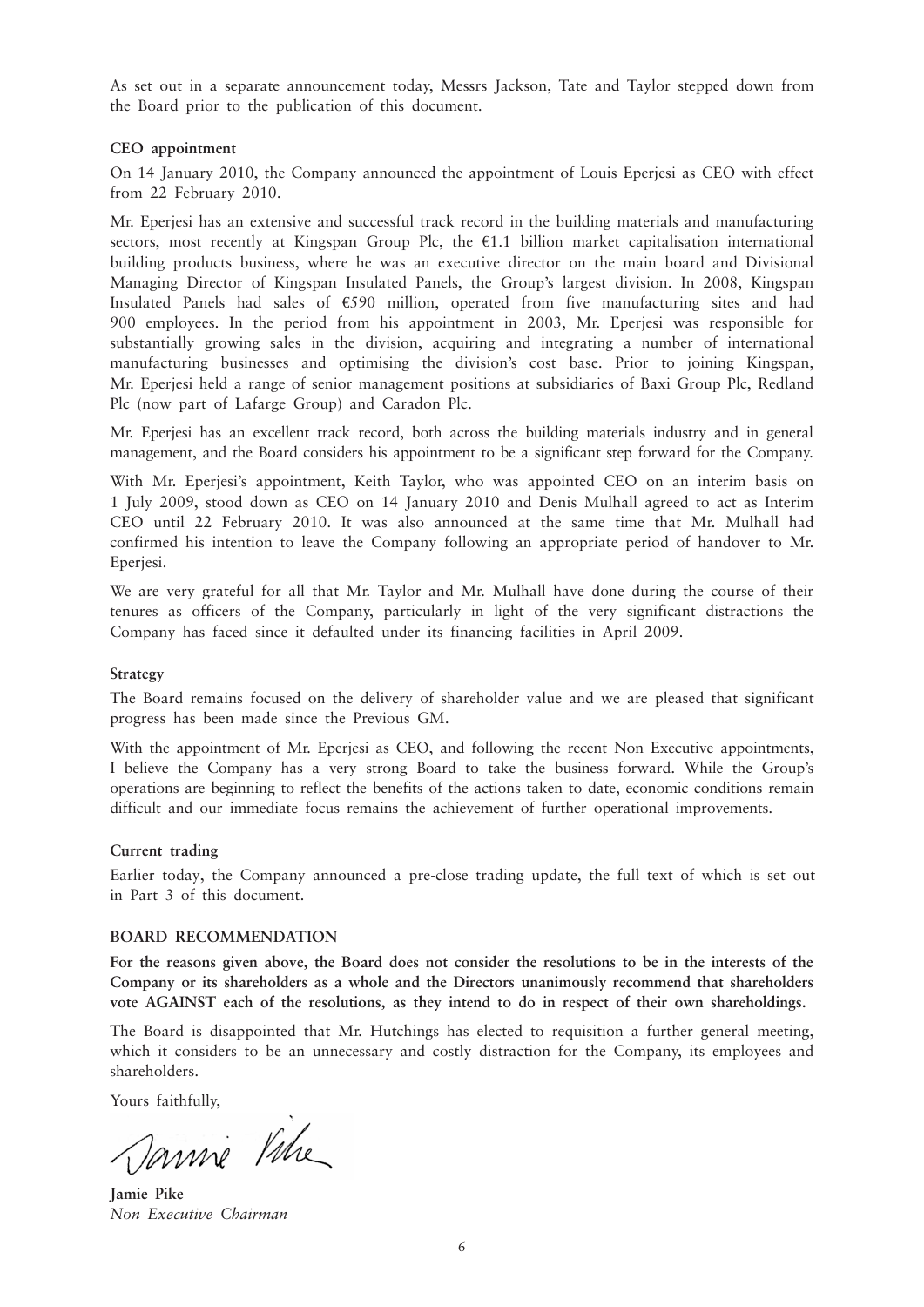#### **Statement from the Requisitionists**

The Requisitionists have requested that the Company circulates the statement set out in Part 2 of this circular to shareholders. The Company is legally required to circulate that statement to you, but the Board would like to make clear that **the statement is not endorsed by the Board and neither the Board nor the Company is responsible for the contents of that document or any inaccurate or misleading statements contained therein**.

#### **PART 2**

# **LETTER FROM GREG HUTCHINGS (REQUESTED TO BE CIRCULATED TO SHAREHOLDERS BY GREG HUTCHINGS, WALBROOK TRUSTEES (GUERNSEY) LIMITED AND ALLIANCE TRUST PENSIONS LIMITED (GF HUTCHINGS))**

"25 January 2010

#### Dear Shareholder,

In order to allow you the opportunity to influence the future management, direction and success of Lupus, I requisitioned a General Meeting to vote for my appointment as CEO as well as to clarify through specific resolutions important issues surrounding the Company's lack of transparency on pay and communication with shareholders since I left.

The Board at the last General Meeting, summarised their plans for Lupus – *to manage what was there as best they could*. This seemed to be the limit of their objectives. That is not good enough for shareholders. The group has always been dynamic and well managed and it has had clear leadership and vision. The turnaround directors discovered this and were quick to tell shareholders.

Lupus has recently announced a new CEO – Louis Eperjesi. As a shareholder, like me, you should make enquiries whether he is the right man with the vision, international experience, reputation, track record, financial commitment and skills to develop Lupus. Was this choice made hurriedly to hinder my campaign? There were 3 or 4 candidates interviewed by a number of board members. Ask the Chairman, Jamie Pike, whether **all** members of the Board, including the turnaround directors, were **always certain** and **convinced**, having interviewed Mr. Eperjesi, that he was the right man for this job and not just a compromise candidate.

Shareholders should be dismayed that Mr. Pike has dismissed my candidacy.

- Research would show that I have always been a team player in both my business and sporting endeavours. I am able to either give or take directions.
- Institutional fund managers get varied, changing mandates from their investors and their shareholdings are often transient. Other shareholders, who invested their own money, savings and pensions, as I did, are much longer term. Most shareholders originally invested in Lupus because of me, my time and long term expectations for the Company and my track record.
- If Mr. Pike and the non-executive directors are a strong, active and involved board they should welcome me as a resolute, determined CEO reporting to them. Instead, the new independent directors have not even met me enabling them to make comparisons.

This is what I offer to shareholders:

- 1. I have £9m. of personal money invested in Lupus.
- 2. My experience successfully embraces acquisitions, integrations, operations, financing, media and shareholders.
- 3. My knowledge of, and track record with, the Lupus businesses, all of which I acquired, and the people, cannot be rivalled.
- 4. I effectively founded Lupus and regularly produced record results for shareholders showing proven ability at Lupus.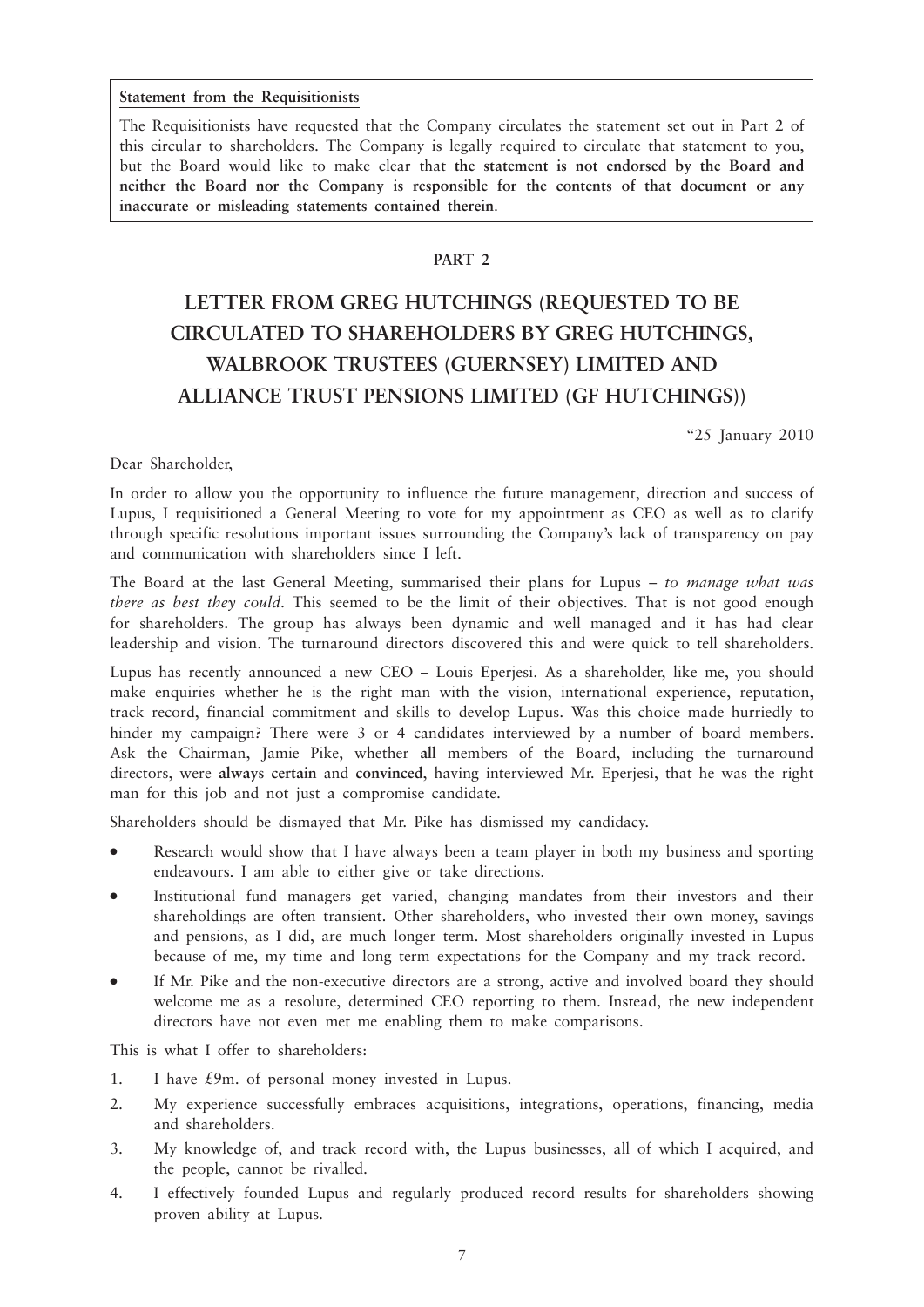- 5. I have a relationship with staff and key management, all of whom I believe would prefer and want to work in a Group operated under my guidance.
- 6. There is none of the management risk associated with someone unproven.
- 7. I have been a successful, international FTSE 100 CEO (£5b, sales / £500 m. profits) for many years and thus easily able to run and develop a small business such as Lupus.
- 8. I have had building products sector experience in the US, UK and Internationally for over 20 years.
- 9. A third CEO in 8 months is disruptive.

I will further align with shareholders by working for  $\pounds$ 1 p.a. until the share price reaches 90p. Add my inside knowledge, passion and commitment for the Company and its people, it should be a compelling appointment to consider and **make work** for shareholders and stakeholders. My management team as well as most shareholders signed up for my vision for the group and the way we ran Lupus. I still own 11.3% of the Company and will scrutinize each decision the Board makes and their performance in detail as well as having the ability to requisition General Meetings.

**Please remember that my stewardship of Lupus was praised by the old board and turnaround managers. Shareholders, however, are still paying a heavy price for the decisions made by the banking syndicate headed by the Bank of Scotland. They have cost your Company dearly both financially and in the loss of talented and motivated management. This is precisely what I stood up to for the sake of shareholders. The Bank of Scotland however was adamant that their turnaround men be appointed as CEO and CFO.** 

Shareholders know there was nothing to turnaround. The costs have been enormous. If ( as was my fear last year) the Company, at the behest of the banks, has indeed gone ahead to switch dollar debt into pounds to cover the banks' risk, **I would estimate that the total cost to shareholders so far has been over £15m.** This would include more than £7.5m initially, followed by interim management's daily rates and fixed fees, advisors such as stockbrokers, PR consultants, lawyers, extra non-profitmaking paperwork and staff, ballooned head office costs, plus no doubt, fees to investigate an attempted unnecessary rights issue. Shareholders should be very concerned about these outgoings continuing. For £15m, BoS merely engineered a bank compliant board and lost all on-going continuity of successful Board level operating directors.

No matter what some large fund managers decide, I would ask you to continue our campaign and vote for all the resolutions. So far we have achieved much: The admission by turnaround men that Lupus was well managed with no black holes, the revelation of their costs, avoiding a dilutive unnecessary rights issue, increasing public awareness of directors' actions, mobilizing over 80% GM voting, greater transparency, and a complete change of board.

Lupus can be a great company. The requisition questions I am asking need to be addressed and not glossed over. I do not seek to remove any directors, but only that your Company should be run efficiently and effectively, with good governance and transparency and with a vision for the future.

**For further information or voting assistance please contact me at www.gregegm.com, on greg@gregegm.com or write to me at Greg Hutchings, The Boathouse, Crabtree Lane, London SW6 6TY or leave a message on 07706108007.**

Yours sincerely,

Antihings

**Greg Hutchings"**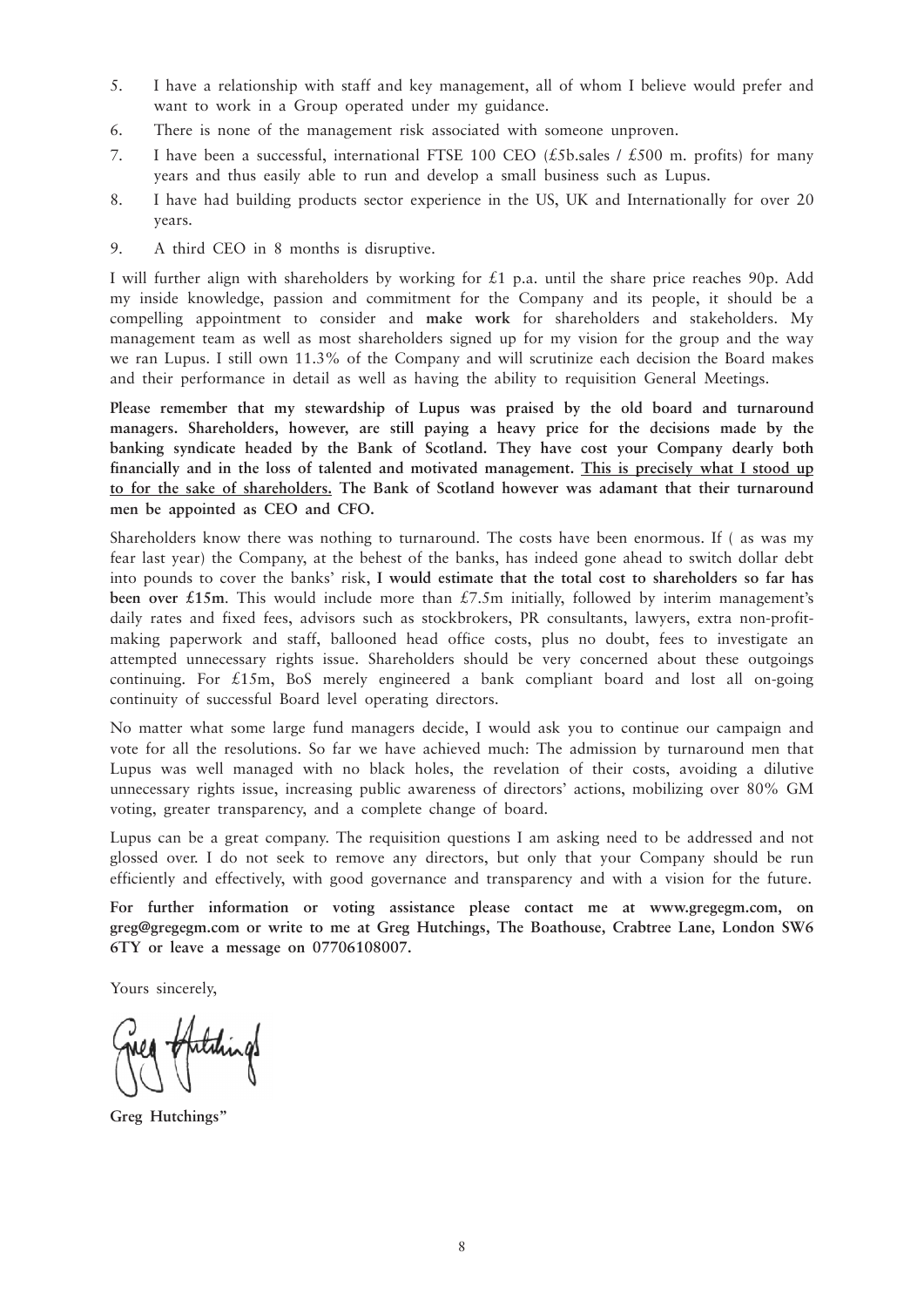#### **PART 3**

### **PRE-CLOSE TRADING STATEMENT AND NOTICE OF RESULTS**

"Lupus Capital plc ("Lupus" or the "Group") announces a pre-close trading statement for the financial year ended 31 December 2009 and an update on current trading and the Group's financial position.

Lupus Capital plc, the security, residential products and marine breakaway couplings group, today issues the following trading update for the financial year ended 31 December 2009, in advance of its preliminary results announcement on Thursday 25 March 2010. Numbers contained within this update are preliminary and remain subject to audit.

Total sales for the year are expected to be £241.6 million, a decrease of approximately nine per cent. compared with 2008 ( $\text{\pounds}266.6$  million). On a constant currency basis, this represents a fall in total sales of approximately 17 per cent. compared with 2008. Results for the 12 months to 31 December are expected to be in line with, or marginally ahead of, the current consensus of analysts' 2009 expectations.

Given that 2009 was a challenging year of transition and disruption for the Group, the Board is pleased that the Group is expected to deliver such encouraging results.

#### **Current Trading**

Following the severe downturn in the UK and US residential housing markets in the second half of 2008, the Group's Building Products division continued to experience difficult trading conditions in the first half of 2009. Management took early action to control overheads and costs, putting in place a number of measures including short-term working, headcount reduction, site rationalisation and tight control over cash and working capital.

During the second half, the businesses stabilised and have benefitted from higher levels of activity which have been sustained through to the year-end. A number of businesses have now returned to full time working in order to meet increased demand; however, the Group continues to focus on controlling its cost base. Should end market conditions deteriorate again, the Group has already demonstrated its ability to react swiftly when required.

Gall Thomson Environmental continues to maintain its strong market position and has performed in line with management's expectations, producing excellent results.

#### **Financial Position**

In 2009 the Group generated strong free cash and was able to repay just under  $£23$  million of debt. At 31 December 2009 the Group's net debt was approximately £111 million (2008: £145.3 million) with cash balances of approximately £25 million (2008: £32.4 million). Of the reduction in net debt, just under £15 million relates to movements in exchange rates.

In December 2009, US\$66 million of dollar debt was redenominated into sterling, thereby aligning the Group's debt profile more closely with its earnings flows.

The Board remains confident that the Group will continue to operate within its banking covenants.

#### **Outlook**

The Group remains cautious as we enter 2010, as trading conditions are not expected to improve rapidly and, despite encouraging recent trading, our end markets remain fragile. Lupus weathered a difficult and challenging 2009 trading climate and is now focussed on reinforcing its strong position in the Group's markets.

25 January 2010"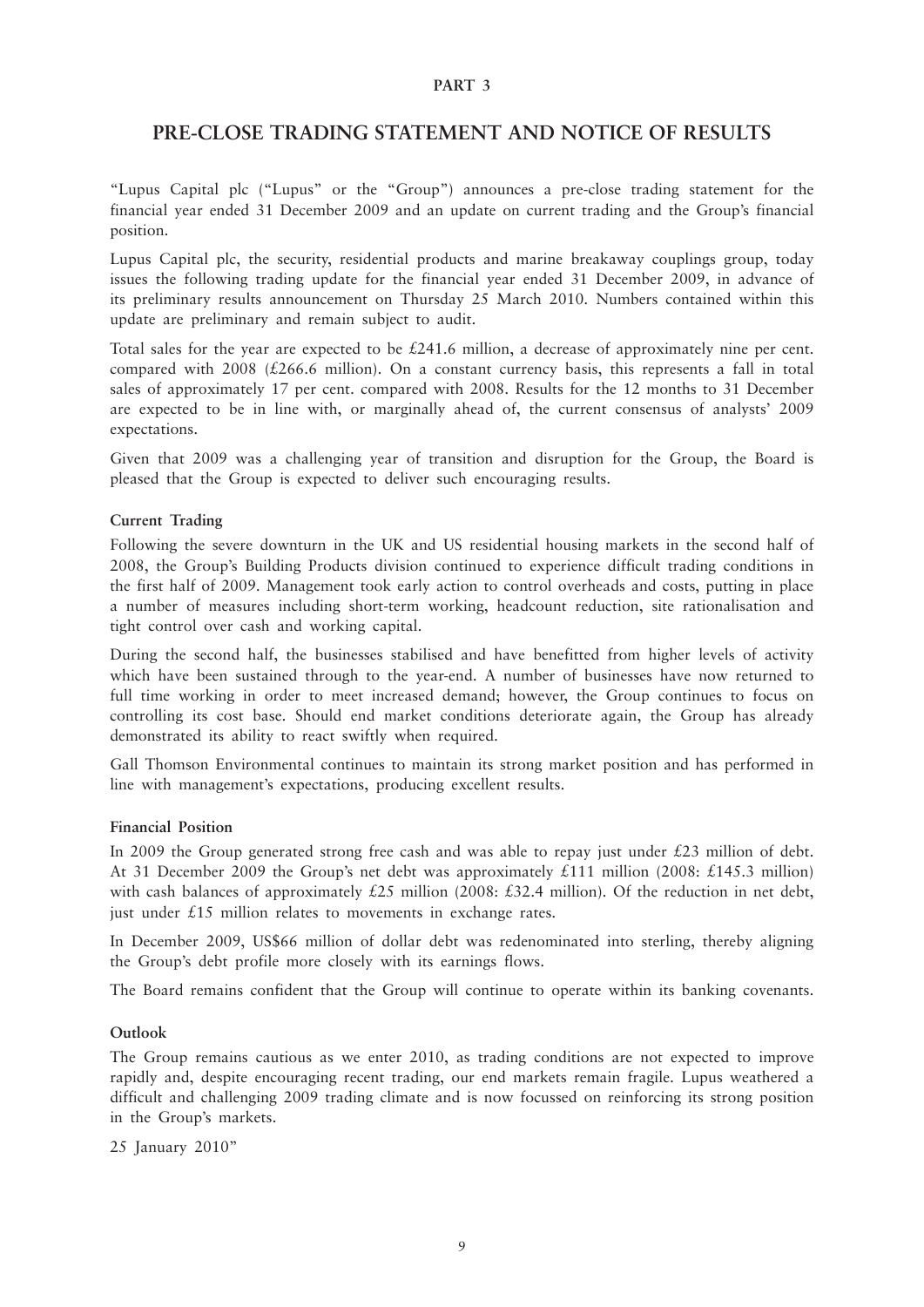#### **PART 4**

## **NOTICE OF GENERAL MEETING**

# **Lupus Capital plc**

*(Registered in England and Wales with company number 02806007)*

Notice is hereby given that a General Meeting of Lupus Capital plc (the "Company") will be held at the offices of College Hill, The Registry, Royal Mint Court, London EC3N 4QN at 11.00 a.m. on 12 February 2010, for the following purposes:

To consider and, if thought fit, approve the following ordinary resolutions:

- 1. THAT Mr. Greg Hutchings be appointed as a director of the Company with immediate effect.
- 2. THAT the shareholders recommend to the Board to appoint Mr. Greg Hutchings to the role of Chief Executive Officer of the Company.
- 3. THAT the Company will provide on the request of any shareholder a copy of the full transcript of the recording made by the Company of the questions and answers at the General Meeting of 30 October held at the Barbican, Cinema 1, Silk Street, London with only such edits as are necessary to anonymise the identity of the questioners so that the holding by the Company, despatch and contents of the transcript complies with the Data Protection Act 1995.
- 4. THAT the Company makes full disclosure via an RNS statement within 5 business days of the date of this Resolution and a letter to shareholders within 10 business days of the date of this Resolution with details and/or explanations of any facts and circumstances that are inconsistent with remarks made by the previous Chairman, Mr. Michael Jackson, and CEO, Mr. Keith Taylor, at the General Meeting of 30 October 2009, that no disclosure of the identity of the new Chairman or senior independent director had been made to any shareholders prior to 30 October 2009 and that no meetings between any shareholders had taken place prior to such date and such matters be investigated by the Chairman and reported accordingly to shareholders.
- 5. THAT the Company makes full disclosure via an RNS statement within 5 business days of the date of this Resolution and a letter to shareholders within 10 business days of the date of this Resolution with details and/or explanations of the following:
	- (a) all remuneration and benefit arrangements currently in force and paid to date with Crispins Partnership Limited, Mr. Keith Taylor, Lansdowne Financial Management Limited and Mr. Paul Felton Smith and all contracts that exist with those persons and Company and/or in which they are interested; and
	- (b) (1) why the Board at the General Meeting of 30 October described success payments agreed to be paid to Crispins Partnership Limited ("Crispins") as payable once individual performance milestones, yet to be agreed as at 30 October 2009, were met and the success fee was not a fixed sum of  $£250,000$  notwithstanding that the side letter to the services contract of Crispins ("Crispins Side Letter") made the 1 July 2009 with the Company states that a success fee payable to Crispins "will not exceed nor fall below  $£250,000"$  and (2) why the Crispins Side Letter contains a table allocating individual performance payments for achieving specific performance hurdles while making it clear that nonetheless that the success fee payable to Crispins "will not exceed nor fall below £250,000"; and
	- (c) (1) why the Board at the General Meeting of 30 October described success payments agreed to be paid to Lansdowne Financial Management Limited ("Lansdowne") as payable once individual performance milestones, yet to be agreed as at 30 October 2009 were met and the success fee was not a fixed sum of £160,000 notwithstanding that the side letter to the services contract of Lansdowne ("Lansdowne Side Letter") made the 10 October 2009 with the Company states that a success fee payable to Lansdowne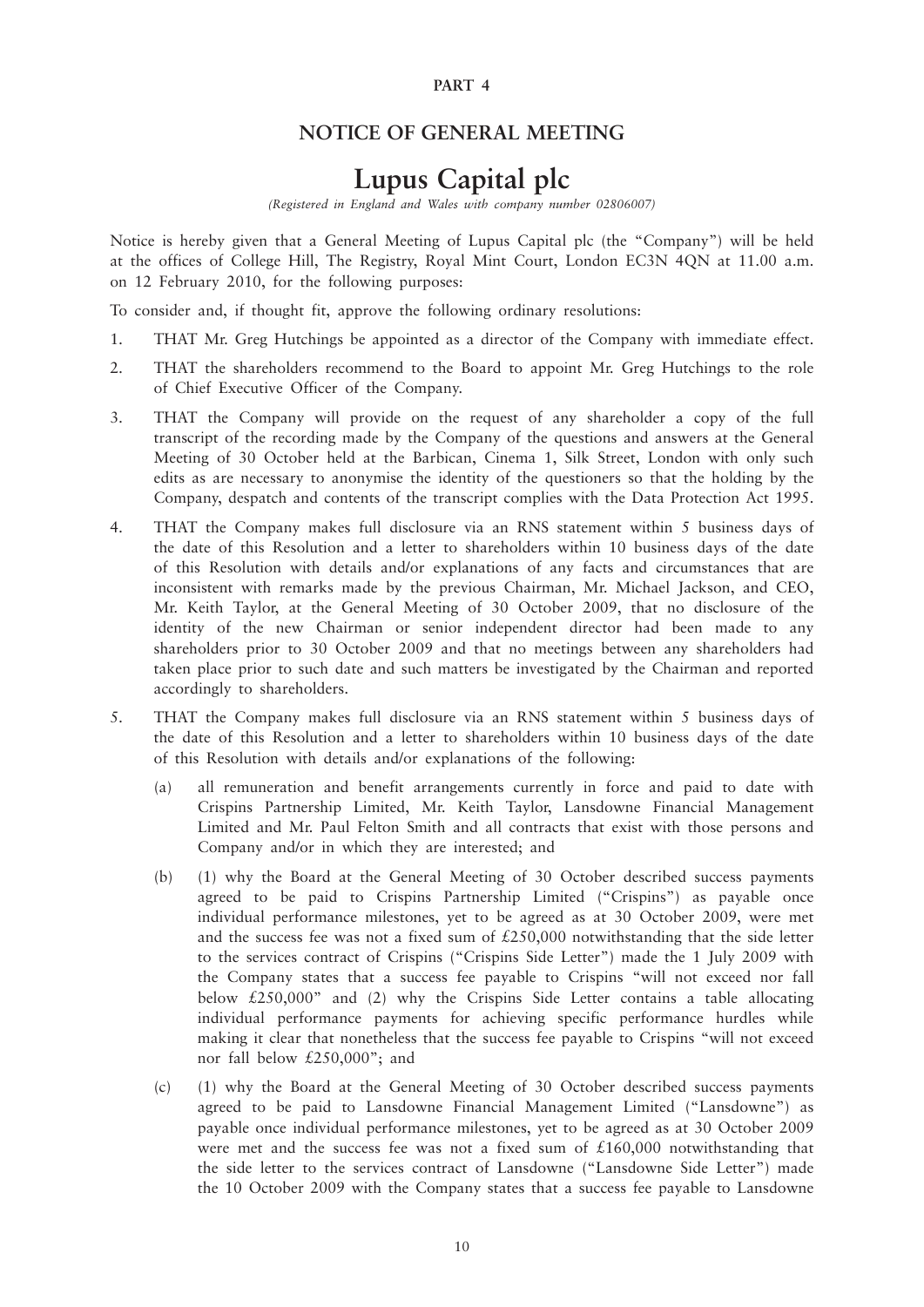"will not exceed nor fall below £160,000", and (2) why the Lansdowne Side Letter contains a table allocating individual performance payments for achieving specific performance hurdles while making it clear that nonetheless that the success fee "will not exceed nor fall below £160,000".

6. THAT in accordance with section 168 of the Companies Act 2006, any director (excluding the person named in ordinary resolution numbered 1 above) appointed to the Board of the Company between 8 January 2010 and the conclusion of the general meeting convened to consider the above resolutions be removed from office as a director of the Company with immediate effect.

By order of the Board **Registered Office**

**Cavendish Administration Limited** 145-157 St. John Street *Company Secretary* London EC1V 4RU

Crusader House

25 January 2010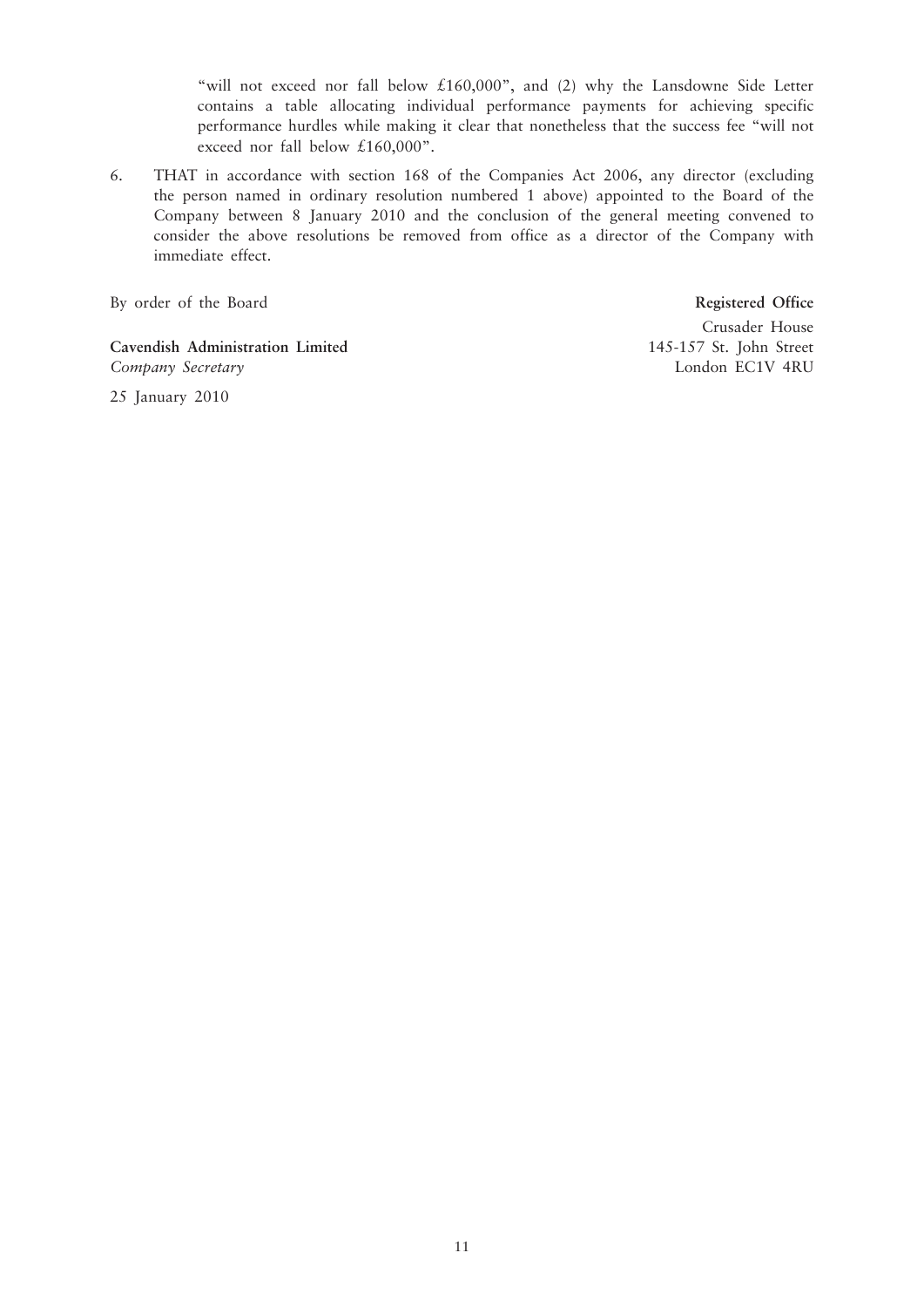#### **Notes:**

- 1. Voting at the General Meeting in respect of each Resolution will be conducted by way of a poll. On a poll, each shareholder has one vote for every share he or she holds. The Board believes that this is the most fair and democratic approach since it allows all shareholders to have their votes counted whether or not they are able to attend the General Meeting and it is in line with best practice.
- 2. A member of the Company entitled to attend and vote at the General Meeting is entitled to appoint one or more proxies to exercise all or any of his rights to attend, speak and vote on his behalf at the General Meeting. A proxy need not be a member of the Company. A form of proxy which may be used to make such appointment and give proxy voting instructions is enclosed with this Notice. If you do not have a form of proxy and believe you should have one, please contact Capita Registrars on 0871 664 0300 (from within the UK, calls to this number cost 10 pence per minute plus your service provider's network extras) or from outside the UK on +44 (0)20 8639 3399 between  $8.00$  a.m. and  $5.30$  p.m. (UK time), Monday to Friday.
- 3. A member of the Company may appoint more than one proxy in relation to the General Meeting provided that each proxy is appointed to exercise the rights attached to a different share or different shares held by that member. To do so, a separate form of proxy must be completed for each proxy appointed by a member of the Company, indicating the number of shares in respect of which each proxy is authorised to act. Additional forms of proxy can be obtained from Capita Registrars on 0871 664 0300 (from within the UK, calls to this number cost 10 pence per minute plus your service provider's network extras) or from outside the UK on +44 (0)20 8639 3399 between 8.00 a.m. and 5.30 p.m. (UK time), Monday to Friday.
- 4. To be valid, a form(s) of proxy and any power of attorney or other authority under which it/they is/are signed (or a duly certified copy of such authority) must be lodged by hand or by post with Capita Registrars, PXS, The Registry, 34 Beckenham Road, Beckenham BR3 4TU (or by using the reply paid envelope enclosed) to arrive no later than 11.00 a.m. on 10 February 2010.
- 5. In the case of a member of the Company which is a company, forms of proxy must be executed either: (i) under its common seal; or (ii) signed on its behalf by a duly authorised officer, representative or attorney of that company, whose capacity should be stated.
- 6. Any corporation which is a member of the Company can appoint one or more corporate representatives who may exercise on its behalf all of its powers as a member provided that they do not do so in relation to the same shares.
- 7. CREST members who wish to appoint a proxy or proxies through the CREST electronic proxy appointment service may do so for the General Meeting and any adjournment(s) thereof by using the procedures described in the CREST Manual. CREST personal members or other CREST sponsored members, and those CREST members who have appointed a voting service provider(s), should refer to their CREST sponsor or voting service provider(s), who will be able to take the appropriate action on their behalf.
- 8. In order for a proxy appointment or instruction made using the CREST service to be valid, the appropriate CREST message (a "CREST Proxy Instruction") must be properly authenticated in accordance with Euroclear UK & Ireland Limited's specifications and must contain the information required for such instructions, as described in the CREST Manual (available via www.euroclear.com/CREST). The message, regardless of whether it constitutes the appointment of a proxy or is an amendment to the instruction given to a previously appointed proxy must, to be valid, be transmitted so as to be received by the Company's agent, Capita Registrars (CREST ID: RA 10) by the latest time for receipt of proxy appointments specified in this Notice. For this purpose, the time of receipt will be taken to be the time (as determined by the time stamp applied to the message by the CREST Applications Host) from which the Company's agent is able to retrieve the message by enquiry to CREST in the manner prescribed by CREST. After this time any change of instructions to proxies appointed through CREST should be communicated to the appointee through other means.
- 9. CREST members and, where applicable, their CREST sponsors or voting service providers should note that Euroclear UK & Ireland Limited does not make available special procedures in CREST for any particular messages. Normal system timings and limitations will therefore apply in relation to the input of CREST Proxy Instructions. It is the responsibility of the CREST member concerned to take (or, if the CREST member is a CREST personal member or sponsored member or has appointed a voting service provider(s), to procure that his CREST sponsor or voting service provider(s) take(s)) such action as shall be necessary to ensure that a message is transmitted by means of the CREST system by any particular time. In this connection, CREST members and, where applicable, the CREST sponsors or voting service providers are referred, in particular, to those sections of the CREST Manual concerning practical limitations of the CREST system and timings.
- 10. The Company may treat as invalid a CREST Proxy Instruction in the circumstances set out in Regulation 35(5)(a) of the Uncertificated Securities Regulations 2001.
- 11. The return of a completed form of proxy, other such instrument or any CREST Proxy Instruction (as described in Notes 7 to 9 above) will not prevent a member of the Company from attending the General Meeting and voting in person if he wishes to.
- 12. If you submit more than one valid proxy appointment in relation to the same share or shares, the appointment received last before the latest time for the receipt of proxies (as set out in Note 4 above) will take precedence.
- 13. In the case of joint holdings any one holder may sign the enclosed form of proxy. The vote of the senior joint holder who tenders a vote, whether in person or by proxy, will be accepted to the exclusion of the votes of the other joint holders and for this purpose seniority will be determined by the order in which the names stand in the register of members in respect of the joint holding.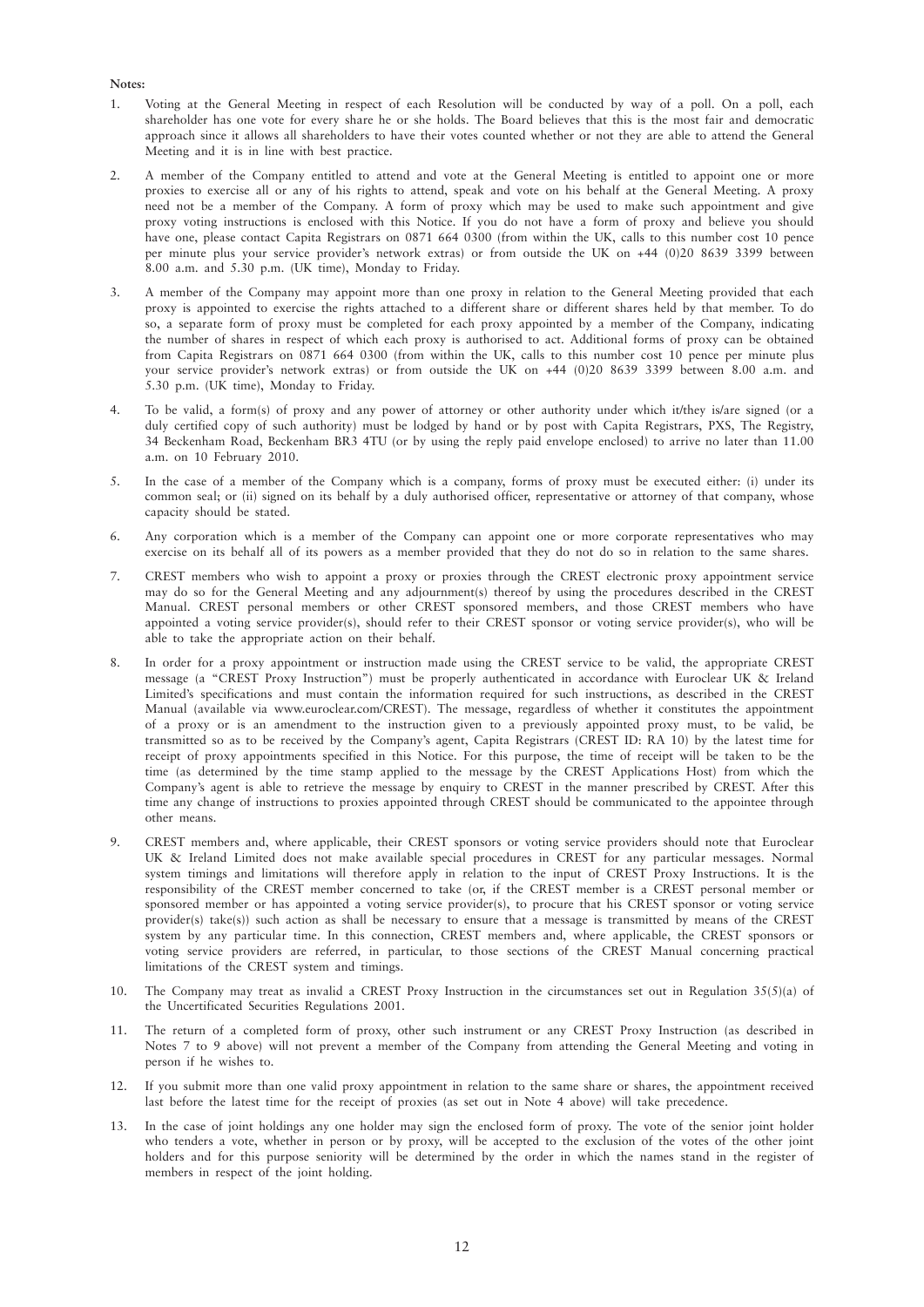- 14. A vote withheld is not a vote in law, which means that the vote will not be counted in the calculation of the proportion of votes for and against the Resolution. If no voting indication is given or if you complete the column marked "Discretionary" on the enclosed form of proxy, the proxy may vote or abstain from voting as he or she thinks fit on the specified Resolutions. Unless instructed otherwise, the proxy may also vote or abstain from voting as he or she thinks fit on any other business (including, without limitation, any resolution to amend a Resolution or to adjourn the General Meeting) which may properly come before the General Meeting.
- 15. To be entitled to attend and vote at the General Meeting (and for the purpose of the determination by the Company of the votes they may cast), members must be registered in the Register of Members of the Company at 6.00 p.m. on 10 February 2010 (or, in the event of any adjournment, 48 hours (disregarding any part of any day that is not a working day) before the time of the adjourned meeting). Changes to the Register of Members after the relevant deadline shall be disregarded in determining the rights of any person to attend and vote at the meeting.
- 16. As at 22 January 2010 (being the business day prior to the publication of this Notice) the Company's issued share capital consisted of 137,287,481 ordinary shares of 5 pence each carrying one vote each, of which 7,446,683 were held in treasury. Accordingly, the total voting rights in the Company as at 22 January 2010 were 129,840,798.